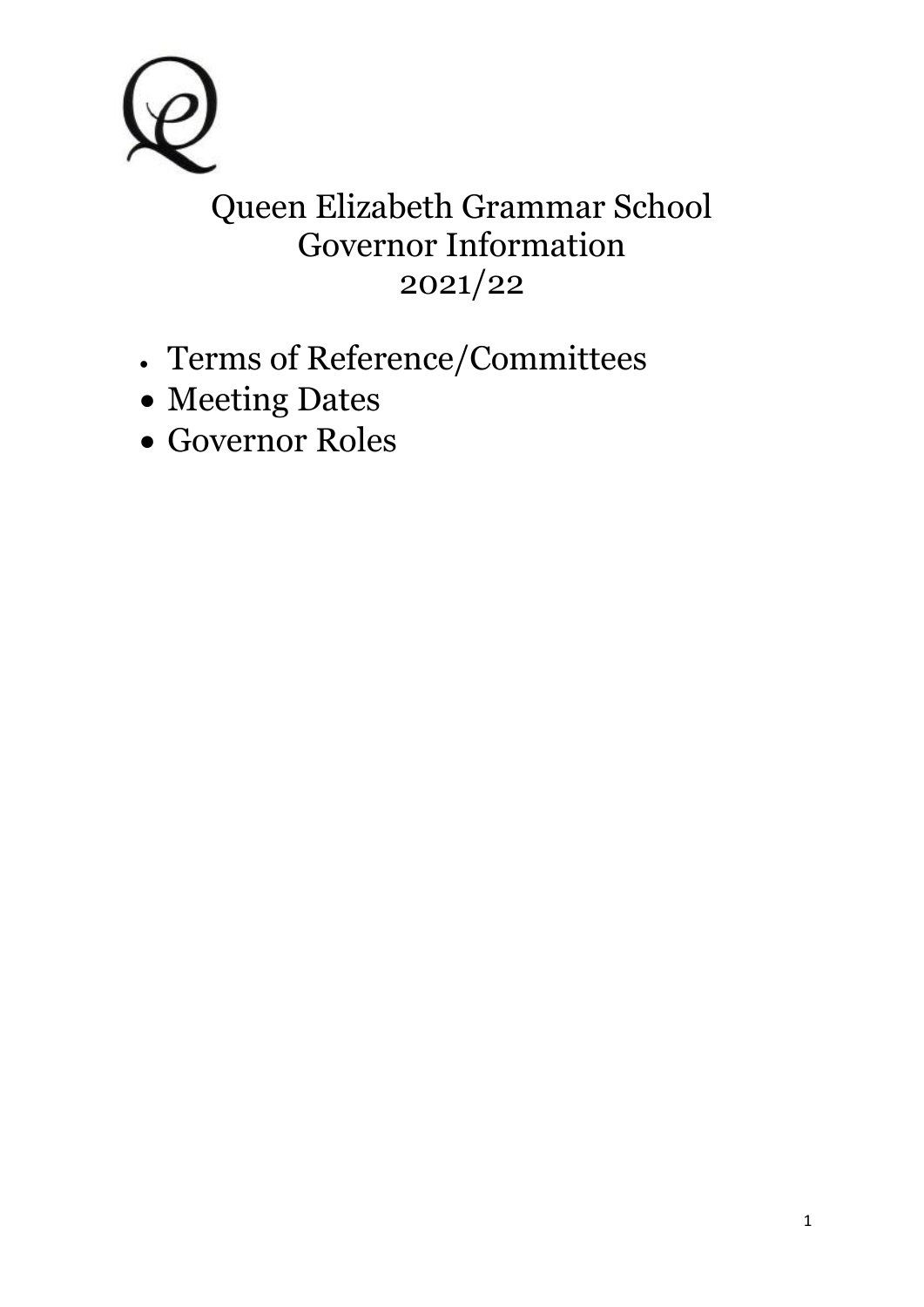### The Governing Body – Terms of Reference

- To ensure that the school is financially sustainable through regular monitoring of financial management and reports
- Appointment of the Headteacher
- To agree constitutional matters
- To recruit new members as vacancies arise and to appoint new governors where appropriate
- To hold at least three Governing Body meetings a year
- To appoint or remove the Chair and Vice Chair
- To establish the committees of the Governing Body and their terms of reference
- To appoint or remove a Clerk to each committee
- To suspend a governor
- To decide which functions of the Governing Body will be delegated to committees, groups and individuals
- To receive reports from any individual or committee to whom a decision has been delegated and to consider whether any further action by the Governing Body is necessary
- To review the delegation arrangements regularly

Membership – As Per the instrument of Government

Dr E Mawson in her capacity as Deputy Head will also attend Full Governing Body meetings.

Disqualification – As per regulation 20 and Schedule 6 of the Constitution Regulations

These terms of reference were agreed by the Governing Body on 15<sup>th</sup> October 2015.

| Name of Governor    | Category            | End of Term of Office |
|---------------------|---------------------|-----------------------|
| Mr P Buckland       | Ex-officio          | Headteacher           |
| Mr A Worth          | Staff               | 15/09/2024            |
| Mr C Hansford       | Governor by Statute | 30/06/2025            |
| Mrs K Rae           | Co-opted            | 31/08/2024            |
| Ms J Mills          | Co-Opted            | 11/05/2023            |
| Mrs T Boving-Foster | Parent              | 11/05/2023            |
| Mr Michael Bauer    | Parent              | 31/08/2025            |
| Mr Martyn Worrall   | Co-Opted            | 22/10/2022            |
| Mr Paul Airey       | Co-Opted            | 12/10/2022            |
| Mr Justin Ray       | Co-Opted            | 12/10/2022            |
| Mr Glenn Miller     | Parent              | 24/06/2023            |
| Dr Jean Jenkins     | Co-Opted            | 01/09/2023            |

*All members of the Senior Leadership Team and the School Business Manager may join these meetings in order to present information and answer questions.* 

| <b>Chair Of Governors</b> | Mrs Tine Boving-Foster                      |
|---------------------------|---------------------------------------------|
|                           |                                             |
| Vice Chair of Governors   | Mr M Worrall                                |
|                           |                                             |
| Governance Professional   | Miss R McMann                               |
|                           |                                             |
| Quorum                    | One half of the number of governors in post |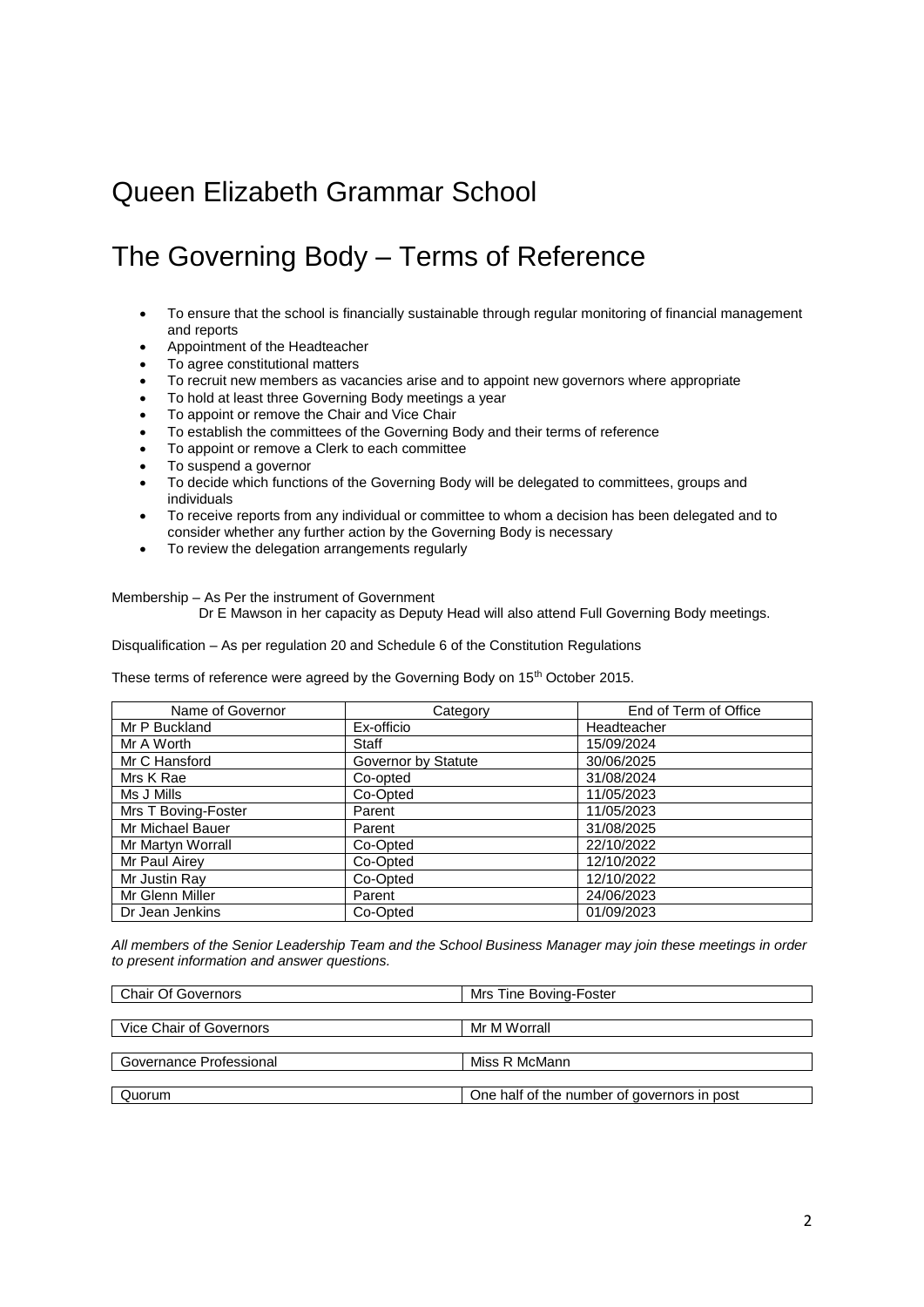### **Terms of Reference**

### **FINANCE & PAY**

Subject to applicable statutory requirements, the committee is authorised:

1. To carry out duties as set out in the Academy's Financial Handbook

2. To ensure prudent management of all aspects of academy finances

3. To produce & manage a three year rolling finance plan & budget in association with the Head of Finance & Head Teacher

4. To maintain the pay policy and review this on an annual basis

5. To approve any salary increase for the Head following recommendations from the Headteachers Performance Review Group

6. To receive an annual report from the Headteacher regarding the pay implications of the annual staff review process.

7 To ensure that the School Improvement Plan includes all aspects of capital expenditure, staffing and other resources, in association with the Education & Standards Committee or the Full Governing Body for consideration

8. To ensure that the academy estate provides an environment consistent with the educational aims of the establishment.

9. To ensure effective management of Human Resources associated with the above.

10. To ensure effective management of Health and Safety throughout the school.

| Name of Governor                         | Date Appointed to Committee |
|------------------------------------------|-----------------------------|
| Mrs K Rae                                | 02/07/2015                  |
| Mr G Miller                              | 24/06/2019                  |
| Mr P Airey                               | 12/10/2018                  |
| Mr J Ray                                 | 12/10/2018                  |
| Mrs T Boving-Foster                      | 01/03/2019                  |
| Mr M Worrall                             | 01/09/2020                  |
|                                          |                             |
| Paul Buckland (Head Teacher, ex officio) | 01/09/2015                  |

*Dr E Mawson (Deputy Head), Mr R Dawson (Assistant Head) and Mrs J Scott (Business Manager) may join these meetings in order to present information / answer questions.*

| Mrs K Rae      |
|----------------|
|                |
| Miss R McMann  |
|                |
| 4              |
|                |
| 02/07/2015     |
|                |
| September 2022 |
|                |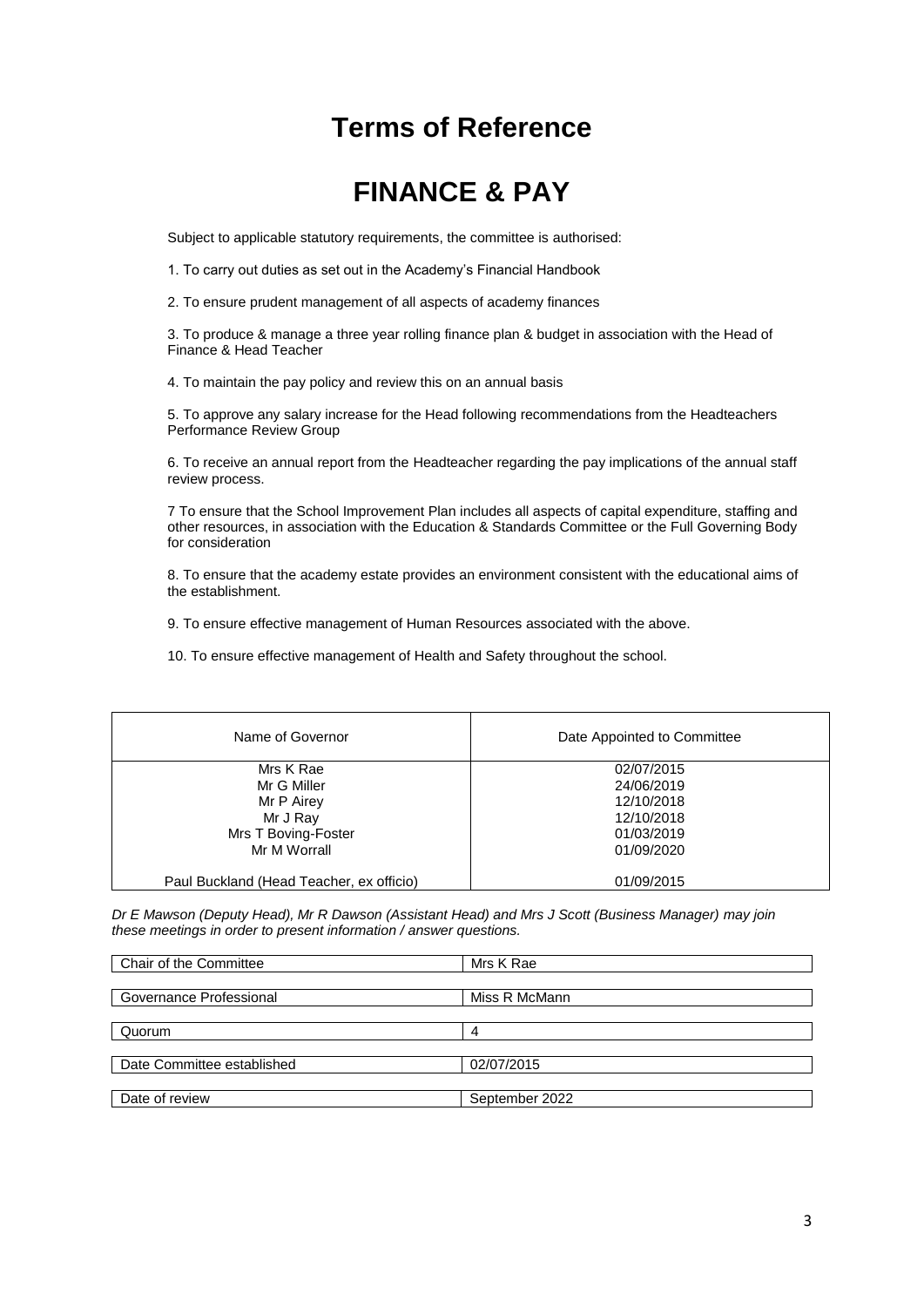### **Terms of Reference**

# **RISK AND AUDIT COMMITTEE**

Subject to applicable statutory requirements, the committee must:

review the external auditor's plan each year

• review the annual report and accounts

review the auditor's findings and actions taken by the trust's managers in response to those findings

• assess the effectiveness and resources of the external auditor to provide a basis for decisions by the

trust's members about the auditor's reappointment or dismissal or retendering. Considerations may include:

- the auditor's sector expertise
- their understanding of the trust and its activities
- whether the audit process allows issues to be raised on a timely basis at the appropriate level
- the quality of auditor comments and recommendations in relation to key areas

• the personal authority, knowledge and integrity of the audit partners and their staff to interact effectively with, and robustly challenge, the trust's managers

the auditor's use of technology

• produce an annual report of the committee's conclusions to advise the board of trustees and members, including recommendations on the reappointment or dismissal or retendering of the external auditor, and their remuneration.

| Name of Governor                    | Date Appointed to Committee |
|-------------------------------------|-----------------------------|
| Mrs K Rae                           | 27/09/2021                  |
| Mr G Miller<br>Mr P Airey           | 27/09/2021<br>27/09/2021    |
| Mr J Ray                            | 27/09/2021                  |
| Mrs T Boving-Foster<br>Mr M Worrall | 27/09/2021<br>27/09/2021    |
|                                     |                             |
|                                     |                             |

*Mr Buckland will attend to present information / answer questions but will not have any voting rights.* 

| Chair of the Committee     | Mrs K Rae      |
|----------------------------|----------------|
|                            |                |
| Governance Professional    | Miss R McMann  |
|                            |                |
| Quorum                     | ີ              |
|                            |                |
| Date Committee established | 27/09/2021     |
|                            |                |
| Date of review             | September 2022 |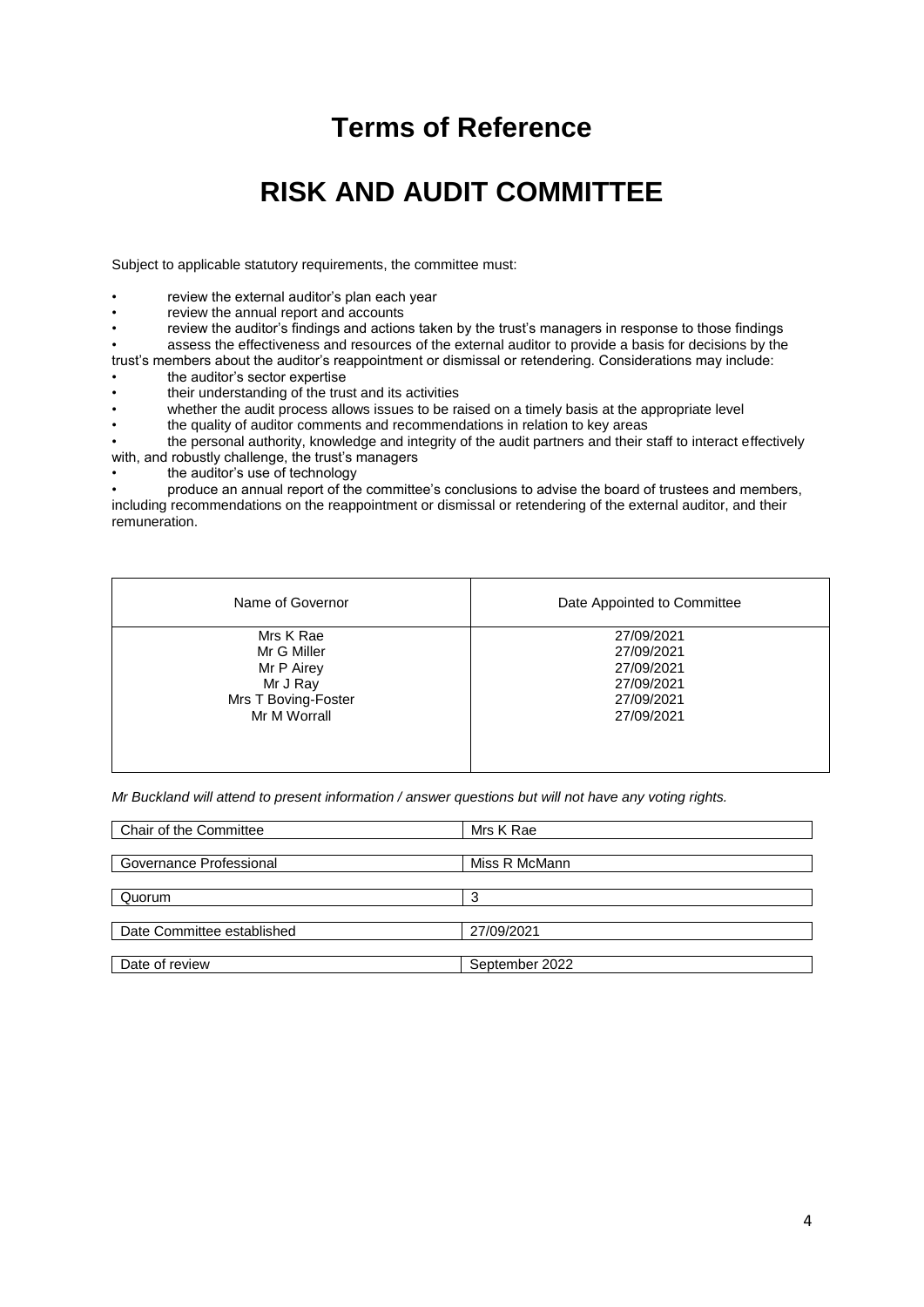### **Terms of Reference**

# **EDUCATION & STANDARDS COMMITTEE**

Subject to applicable statutory requirements, the committee is authorised:

1. To monitor and review achievement, progress and attainment of students and groups of students at all levels.

2. To keep under review the school's curriculum and ensure it complies with statutory obligations and is consistent with the aims & ethos of the school.

3. To ensure the highest possible standards of safety and well-being for all students and staff.

4. Ensure Special Educational Needs of pupils are identified and adequately resourced by reviewing and monitoring.

5. To consider and keep under review the school's pastoral care and Behaviour Policy.

6. To monitor and review the quality of the learning and the quality of the teaching of the curriculum;

7. Ensure all Pupils Records are being correctly maintained and secured & ensure pupils' welfare, discipline and attendance are adequately managed by reviewing and monitoring:

8. To comment on, help prepare and monitor the relevant sections of the Quality Improvement Plan & ensure that requirements for capital expenditure, staffing and other resources, necessary to deliver the above, are referred to the Finance and Pay Subcommittee or the full Governing Body for consideration

9. Ensure the effective human resource management of the teaching staff by reviewing and monitoring and report on this to the Governing Body at least once a year;

10. Ensure that pupil related Appeals and Complaints are adequately dealt with by the school by monitoring and reviewing.

11. To review and monitor the impact of those policies as indicated on the Governors' Annual Plan.

12. Receive Link Governor reports and review quality of learning.

| Name of Governor                         | Date Appointed to Committee |
|------------------------------------------|-----------------------------|
| Mr C Hansford                            | 02/07/2015                  |
| Ms J Mills                               | 02/07/2015                  |
| Mrs T Boving-Foster                      | 02/07/2015                  |
| Mr A Worth                               | 10/09/2016                  |
| Mr Michael Bauer                         | 01/09/2017                  |
| Mr M Worrall                             | 22/10/2018                  |
| Dr J Jenkins                             | 01/09/2019                  |
| Mr P Buckland (Head Teacher, ex officio) | 01/09/2015                  |

*Dr E Mawson (Deputy Head) and Mr A Martin (Assistant Head) may join these meetings in order to present information / answer questions.* 

| <b>Chair of Committee</b>  | Mr C Hansford  |
|----------------------------|----------------|
|                            |                |
| Governance Professional    | Miss R McMann  |
|                            |                |
| Quorum                     | 4              |
|                            |                |
| Date Committee Established | 02/07/2015     |
|                            |                |
| Date of Review             | September 2022 |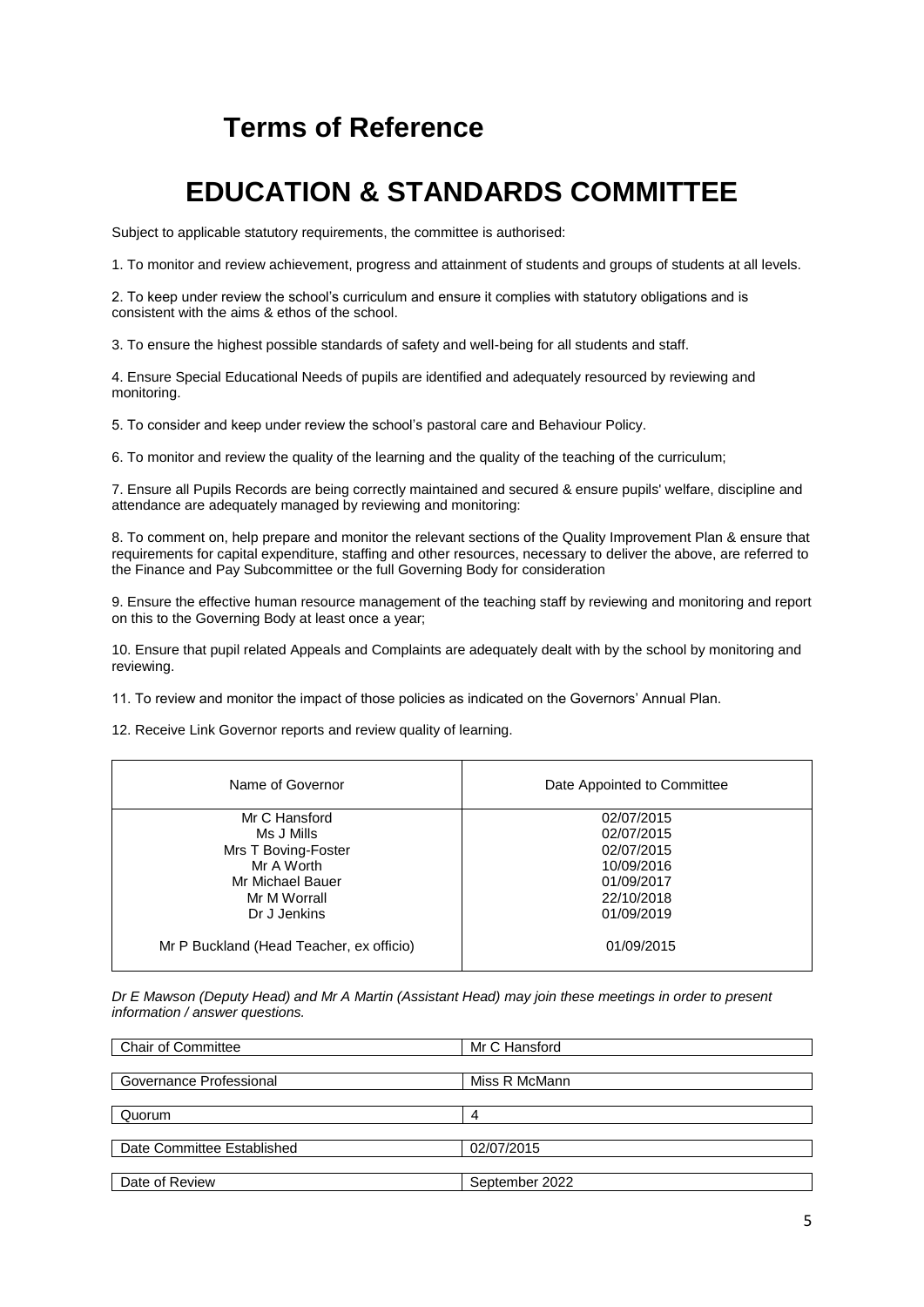### Headteacher's Performance Review Group – Terms of Reference

- To arrange to meet with the General Advisor to discuss the Headteacher's performance targets
- To decide, with the support of the General Advisor, whether the targets have been met and to set new targets annually
- To monitor through the year the performance of the Headteacher against the targets
- To make recommendations to the Finance Committee in respect of awards for the successful meeting of targets set
- To make sure there is a plan in place for the recruitment of a new Headteacher

#### **Membership** – 3

#### **Disqualification** – The Headteacher and staff governors

| <b>Name of Governor</b> | Date Appointed to Group |
|-------------------------|-------------------------|
| Mrs Tine Boving-Foster  | 11/10/2018              |
| Mr Martyn Worrall       | 01/09/2019              |
| Mr Michael Bauer        | 07/03/2019              |

| Mrs Tine Boving-Foster |
|------------------------|
|                        |
|                        |
|                        |
| 03/12/2015             |
|                        |
| September 2022         |
|                        |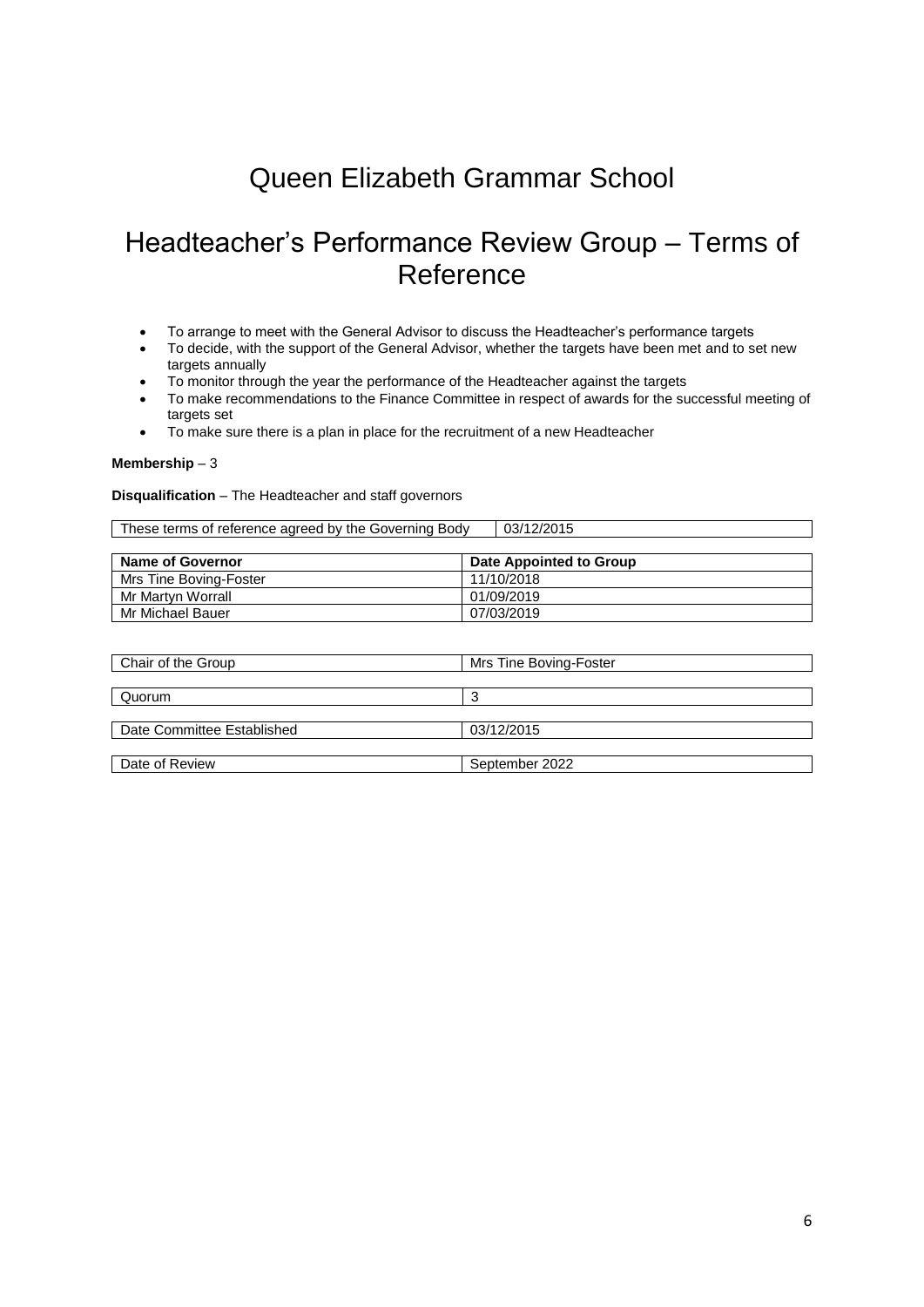# Staff & Complaints Committee – Terms of Reference

- To make any determination to dismiss any member of staff
- To make any decisions under the Governing Body's personnel procedure, e.g. disciplinary, grievance capability, where the Headteacher is subject to any of the action
- To make any decisions relating to any member of staff, other than the Headteacher under the Governing Body's personnel procedures
- To make any determination or decision under the Governing Body's General Complaints Procedure for Parents and others
- To make any determination or decision under the Governing Body's Curriculum Complaints Procedure in respect of National Curriculum disapplications, and the operation of the Governing Body's charging policy

**Membership** – not less than 3 members of the Governing Body

#### **Disqualification** – Headteacher

These terms of reference agreed by the Governing Body | 03/12/2015

| <b>Name of Governor</b>      | Date Appointed to Group |
|------------------------------|-------------------------|
| Dr Jean Jenkins              | 01/10/2019              |
| Mr Martyn Worrall            | 07/03/2019              |
| Mr Paul Airev                | 07/03/2019              |
| Reserve: Mrs T Boving-Foster | 03/12/2015              |

| Chair of the Group         | Mr Martyn Worrall |  |
|----------------------------|-------------------|--|
|                            |                   |  |
| Governance Professional    | Miss R McMann     |  |
|                            |                   |  |
| Quorum                     | 3                 |  |
|                            |                   |  |
| Date Committee Established | 03/12/2015        |  |
|                            |                   |  |
| Date of Review             | September 2022    |  |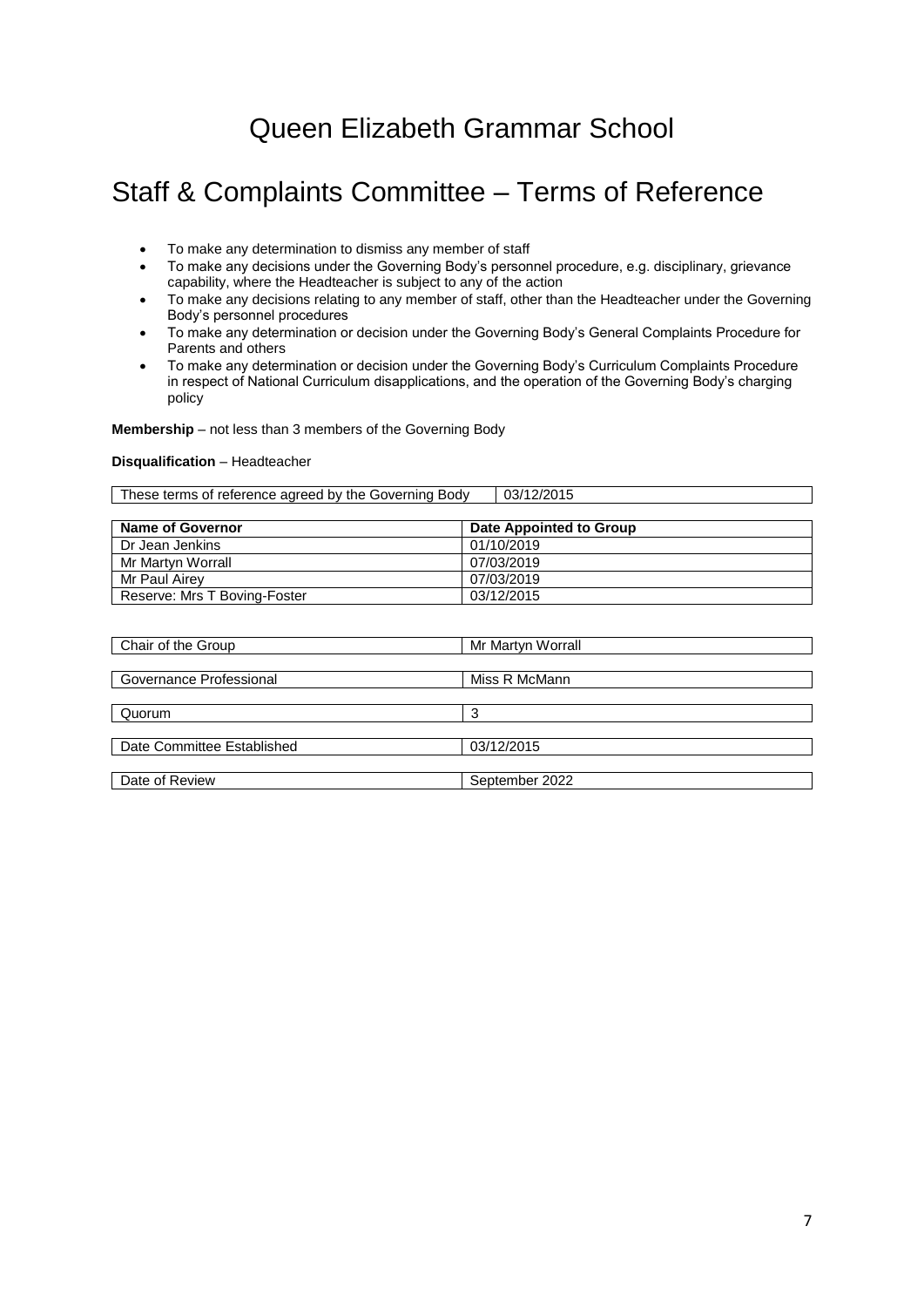### Appeals Committee – Terms of Reference

- To consider any appeal against a decision to dismiss a member of staff made by the Staff Committee
- To consider any appeal against a decision short of dismissal under the Governing Body's personnel procedure, e.g. disciplinary, grievance, capability
- To consider any appeal against selection for redundancy

#### **Membership** – no fewer members than Staffing Committee

#### **Disqualification** – Headteacher

Any member of the Staffing Committee

These terms of reference agreed by the Governing Body | 03/12/2015

| <b>Name of Governor</b> | Date Appointed to Group |
|-------------------------|-------------------------|
| Mr C Hansford           | 03/12/2015              |
| Mr J Rav                | 12/11/2018              |
| Ms J Mills              | 03/12/2015              |
| Reserve: Mr G Miller    | 11/10/2018              |

| Chair of the Group         | Mr C Hansford  |  |  |  |
|----------------------------|----------------|--|--|--|
|                            |                |  |  |  |
| Governance Professional    | Miss R McMann  |  |  |  |
|                            |                |  |  |  |
| Quorum                     | 3              |  |  |  |
|                            |                |  |  |  |
| Date Committee Established | 03/12/2015     |  |  |  |
|                            |                |  |  |  |
| Date of Review             | September 2022 |  |  |  |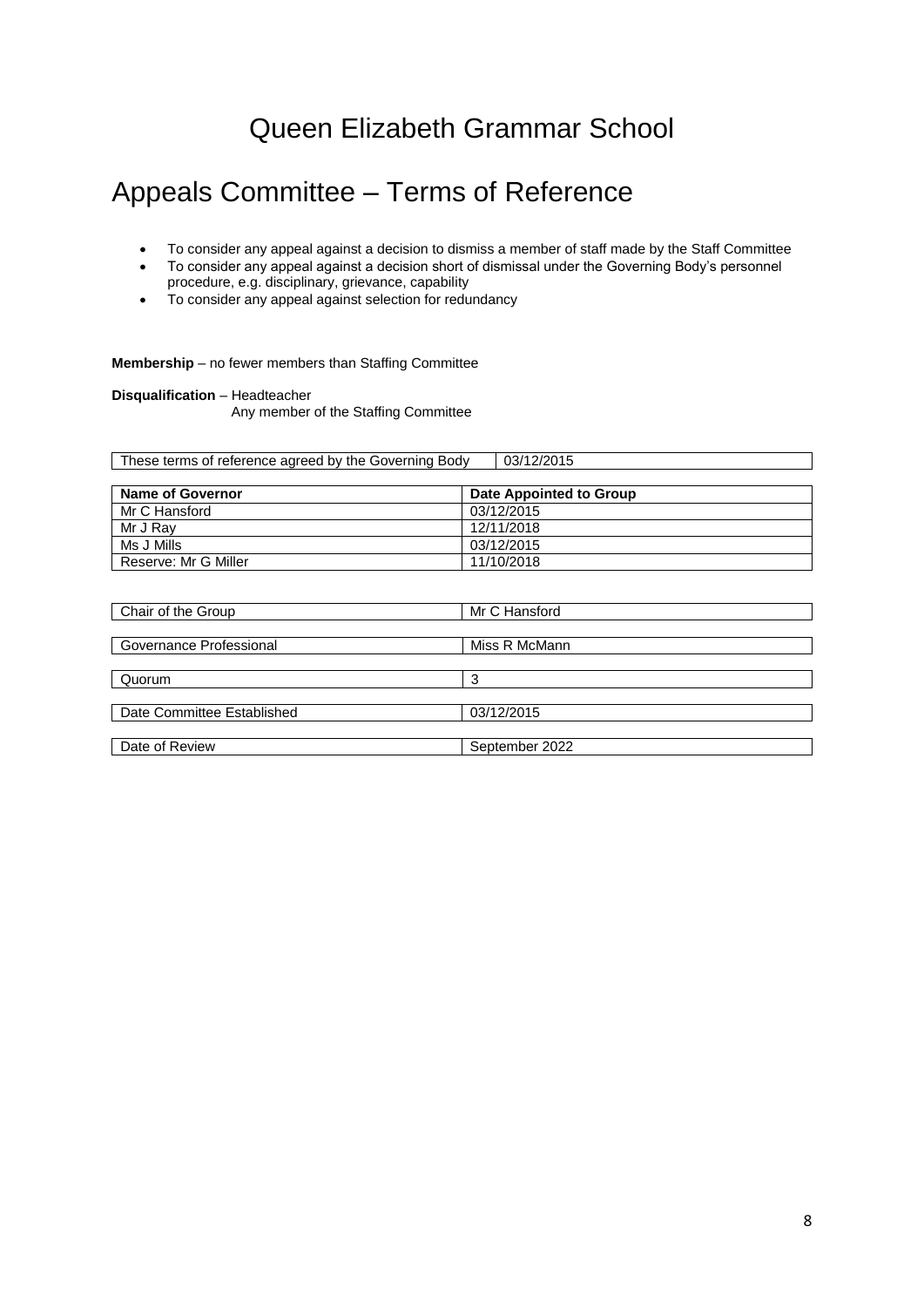# Pupil Discipline Committee – Terms of Reference

- To consider representations from parents in the case of exclusions of 5 days or less (Committee may not reinstate)
- To consider representations from parents in the case of exclusions totalling more than 5 but not more than 15 days in one school term (meeting to be held between 6 and 50 days school days after receiving the notice of the exclusion)
- To consider the appropriateness of any permanent exclusion or any exclusion where one or more fixed period exclusions total more than 15 school days in one term or where a pupil is denied the chance to take a public examination (meeting to be held between 6 and 15 school days after receiving notice of the exclusion)
- To ensure that the guidance contained in the 'Improving Attendance and Behaviour' document is practised in the school, with specific reference to the role assigned to the Governing Body
- To review the School Behaviour and Discipline Policy and make recommendations on changes to the Governing Body or relevant committee

#### **Membership** – 3

#### **Disqualification** – Headteacher

Any Governor with prior knowledge of the pupil or the incident

Reserve: Mrs T Boving-Foster 03/12/2015

| These terms of reference agreed by the Governing Body | 03/12/2015              |
|-------------------------------------------------------|-------------------------|
|                                                       |                         |
| <b>Name of Governor</b>                               | Date Appointed to Group |
| Mr Justin Rav                                         | 07/03/2019              |
| Mr C Hansford                                         | 03/12/2015              |
| Ms J Mills                                            | 03/12/2015              |

| Chair of the Group         | Mr Charles Hansford |
|----------------------------|---------------------|
|                            |                     |
| Governance Professional    | Miss R McMann       |
| Quorum                     | 3                   |
|                            |                     |
| Date Committee Established | 03/12/2015          |
|                            |                     |
| Date of Review             | September 2022      |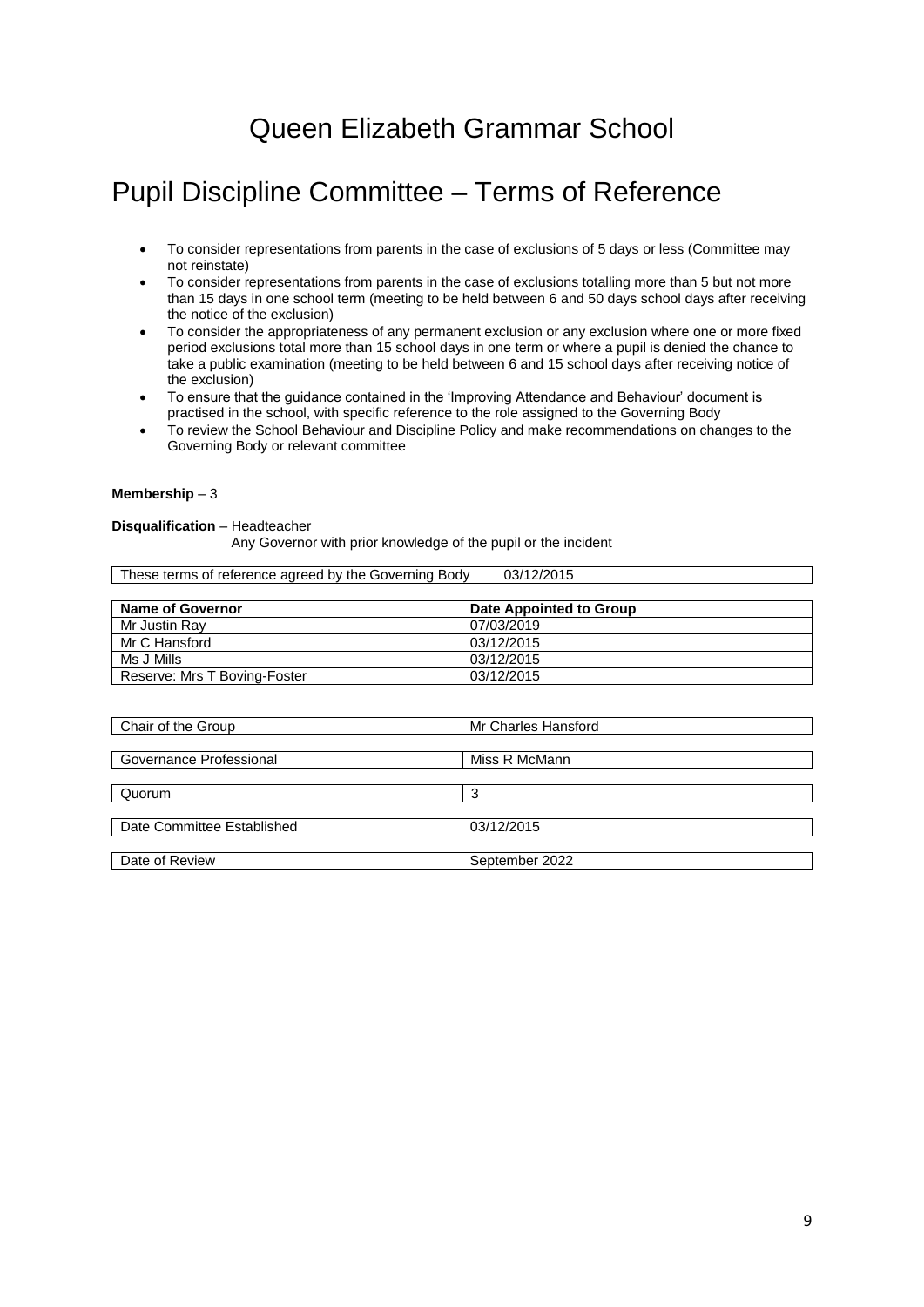### **GOVERNORS' MEETINGS 2021/22**

### **Full Governor**

| Thursday | 14th October 2021             | 5.30pm |
|----------|-------------------------------|--------|
| Thursday | 9 <sup>th</sup> December 2021 | 5.30pm |
| Thursday | 27th January 2022             | 4.00pm |
| Thursday | 3rd March 2022                | 5.30pm |
| Thursday | 5 <sup>th</sup> May 2022      | 5.30pm |
| Thursday | 7 <sup>th</sup> July 2022     | 3.00pm |

### **Education & Standards**

| Tuesday  | 23rd November 2021            | 5.30pm |
|----------|-------------------------------|--------|
| Tuesday  | 8 <sup>th</sup> February 2022 | 5.30pm |
| Thursday | 21st April 2022               | 5.30pm |
| Tuesday  | 14 <sup>th</sup> June 2022    | 5.30pm |

### **Finance & Pay**

| Monday | 27th September 2021 5.30pm            |        |
|--------|---------------------------------------|--------|
| Monday | 15 <sup>th</sup> November 2021 5.30pm |        |
| Monday | 28 <sup>th</sup> February 2022        | 5.30pm |
| Monday | 25th April 2022                       | 5.30pm |
| Monday | 27 <sup>th</sup> June 2022            | 5.30pm |